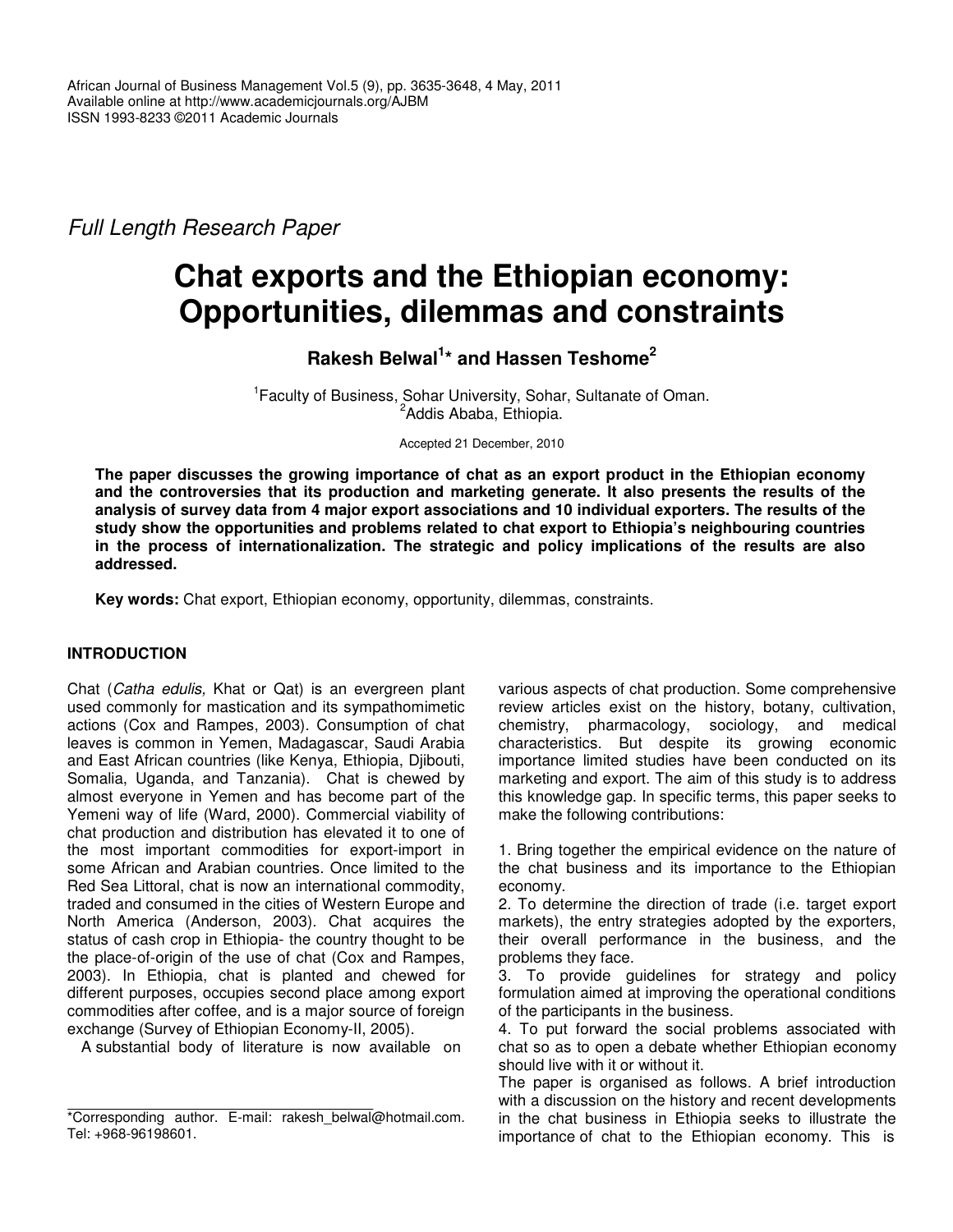followed by a review of export-marketing literature in order to provide a theoretical platform to the empirical part of the study, and to draw on the current debate on export marketing in Africa that informs the analysis, presented in this paper. The following sections present the methods used to collect the data as well as the results of the analysis. Thereafter, the results are discussed for their policy and strategic implications.

## **AN OVERVIEW OF THE CHAT BUSINESS IN ETHIOPIA**

# **History**

Chat production and its sale have a long-standing history in Ethiopia. Thought to be originated from Harar, it became popular, in due course, to Oromo and other tribal regions of Ethiopia. However, the volume of the exported Chat was small that time due to the lack of rapid means of delivery (Gebissa, 2004). Large quantities of Chat were imported from Ethiopia to Aden only after the air route was setup across the Red Sea in 1949 (Ward, 2000). Following the development of rail and road transport to Djibouti and Somaliland, it attained a significant surge (Gebissa, 2004). In the decade after the Second World War and also between 1954 and 1961, a sizeable amount of arable lands were devoted to Chat production in Harerge (Amare mastication Krikorian, 1973 cited by Gebissa, 2004).

## **Local consumption**

The reasons behind chewing of Chat take different explanations ranging from religious to recreational ones. Its consumption is high among the Muslim community and usually takes place at homes, recreational sites, or trading places for pleasure. However, Chat has gained popularity among the Ethiopian Christians too. People, such as farmers, traders, teachers, students, health and military people, drivers, government officials, and foreigners; consume chat, irrespective of their gender (Lemessa, 2001).

On the religious pretext, mastication usually takes place during prayer sessions for the sick or for blessing someone to have a good fortune. Chat is also chewed in occasional events such as social meetings, prayers, wedding and funeral ceremonies, and also while invigilating (maintaining wakefulness) for the dead (Abbink, 1992 cited by Gebissa, 2004). It is served in welcoming and entertaining guests, mourning, weddings, circumcision ceremonies, and in collective labour works (Lemessa, 2001). Among students too, Chat is popular for concentration in studies and remaining stimulated or awake while studying. Farmers believe that chat chewing enables them to accomplish their work without fatigue (Lemessa, 2001).

Chat-chewing, though, predominant in the Harar district, is also common in other parts of the country. Data from different surveys conducted in 1996, 1999, and 2000 establish prevalence rates of about 30, 50, and 31.7%, respectively for habitual chewing (Al-Hebshi and Skaug, 2005). Arguably, the data reveal that chewing Chat is common in Ethiopia. Researchers have found certain communities within Ethiopia who spend their greatest proportion of household expenditures equally on food as well as stimulants such as tobacco, Chat and beverages (Gemtessa et al., 2006).

Millions of farmers in Ethiopia derive their income from the production and sale of Chat leaves. This is partly true for the distributors and retailers in urban centres of Ethiopia- particularly in Harar, Dire-Dawa and Addis Ababa, who are involved in distributing the product in the domestic and international markets (Gebissa, 2004). In the Harar district, Chat is cultivated in three forms: as a dwarf plant, an arborescent shrub and a shrubby tree- the dwarf variety is the most sought after (Beitter, 1900 cited by Nordal, 1980).

Oromo people in Harerge recognize three types of Chat plants namely, dimaa, dalota (dalacha), and hamarcot – classified physically based on the colour of the young shoots of the plant (Lemessa, 2001). The chewing of Chat is so integrated in their daily routine that it has got specific names with respect to timings of consumption namely, igabanaa- the morning chew, bartcha- the afternoon chew, and atarora- the evening chew (Gebissa, 2004). Awaday market is an international market for Chat where over 25,000 kg of Chat passes through daily (Bhalla, 2002). Majority of the Eastern Ethiopian farmers believe that Chat is "more lucrative" than coffee and cereals (Tefera et al., 2003). Most farmers in Harerge highland areas have substituted their crops with plantation of Chat, e.g., coffee has been uprooted in preference to Chat in some places (Gole and Teketay, 2001).

## **Negative effects of chat usage**

Socially, chewing Chat has attracted severe criticism and opposition from time to time. In Ethiopia, Yemen, and Kenya, Community-Based Organizations have campaigned for its prohibition, blaming it for promoting an indolence culture, spreading addition among the young, and even for its promoting the Islamic culture affecting the Christians (Anderson, 2003). UN Commission on Narcotics and Drugs (UNCND) consider Chat consumption and its effects quite controversial as the plant's narcotic effect was insufficiently understood due to lack of viable clinical research information (Lemessa, 2001).

Chat consumption, has reportedly caused gastrointestinal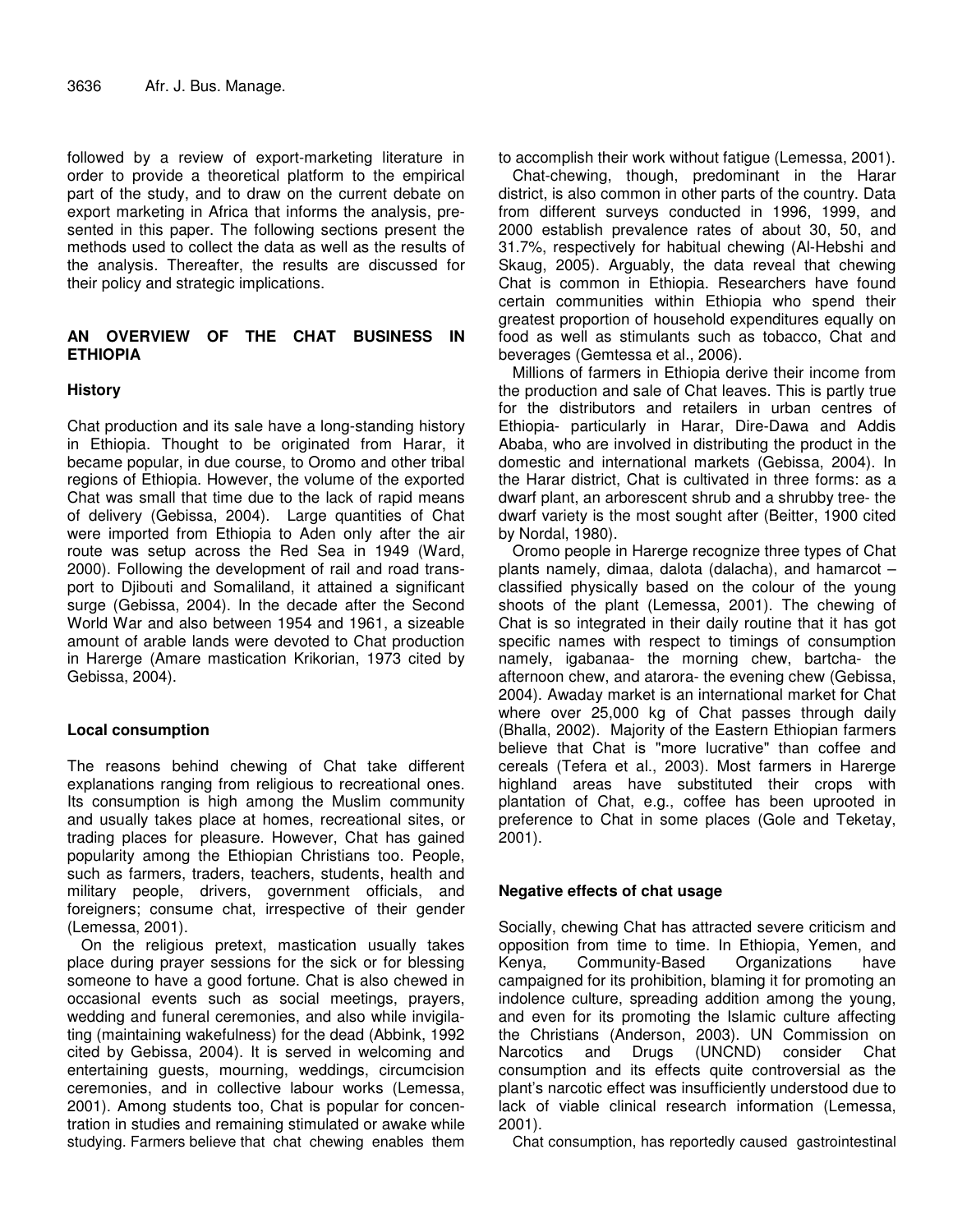| Commodity           | 1997/98 | 1998/99 | 1999/00 | 2000/01 | 2001/02 | 2002/03 | 2003/04 | %Growth |
|---------------------|---------|---------|---------|---------|---------|---------|---------|---------|
| Coffee              | 2889.5  | 2112.7  | 2133.6  | 1520.1  | 1393.8  | 1418.3  | 1926.7  | $-5.5$  |
| Oil seeds           | 314.7   | 271.5   | 255.3   | 269.6   | 278.7   | 395.6   | 712.7   | 12.1    |
| Hides and skins     | 347.7   | 243.1   | 286.5   | 633.8   | 474.4   | 448.0   | 375.8   | 1.1     |
| <b>Pulses</b>       | 103.0   | 101.7   | 80.0    | 72.8    | 281.4   | 171.2   | 194.7   | 9.3     |
| Chat                | 272.4   | 445.0   | 618.8   | 510.5   | 418.7   | 497.9   | 758.9   | 15.4    |
| Other               | 214.4   | 463.4   | 583.6   | 859.9   | 1017.3  | 1211.4  | 1207.8  | 27.3    |
| <b>Total Export</b> | 4141.6  | 3637.3  | 3957.8  | 3866.6  | 3864.3  | 4142.4  | 5176.6  | 3.2     |

**Table 1.** Earnings from major export items during 1997/ 98 to 2003/04 (in millions of Birr)

Source: - Survey of the Ethiopian Economy II, 2005, p. 24.

and urinary problems, adverse reproductive effects, increased risk of myocardial infarction, liver and kidney toxicity, esophageal and gastric carcinomas, haemorrhoids, and low birth weight infants. However, in many of these cases, there are not enough scientific evidences (Al-Hebshi and Skaug, 2005). It has been observed that unlike other addictions, chewers of Chat do not experience any withdrawal symptoms (Wilson, 2003). Some experts in the U.S. Agency for International Development understand the role of Chat in alternative agricultural development, which might help reduce poverty and food insecurity (Erwin, 2004). In the United States, Canada and most of the Europe, Chat is illegal; penalties for trafficking or dealing with it are equivalent to those given out for cocaine or heroin. In spite of that, Chat continues to be one of the important trade commodities in some countries.

# **Growth in chat export business**

In Ethiopia, the revenue from exports of chat grew by 59.1% during 1960/61-2000/01. At the time of the Derg regime (1974/1975 to 1990/1991), export revenue from the plant demonstrated an average annual growth of 69.8% compared to 0.8% during the imperial rule (Gemechu, 2002). After the year 1991/92, under the period of Ethiopian Peoples' Revolutionary Democratic Front (EPDRF), the growth rate in the real value of total exports had a significant increase. The volume of chat reached to new heights of 15.7 metric tonnes (MT) in 1999/2000 from 6 MT in 1997/1998 (Survey of Ethiopian Economy-II, 2005). Chat export went down from \$ 71.9 million in 1999 to 2000 to \$59.3 million in 2000–2001, and \$22.5 million in 2001–2002, due to a shortage in supply (UN Publication: 2004). It declined to 6.1 MT and 7.8 MT in 2002/2003 and 2003/2004, respectively, due to a decline in production caused by drought and an increase in domestic consumption (Survey of Ethiopian Economy-II, 2005).

In Harar region of eastern Ethiopia, while earnings from coffee went down from \$3 a kilo to around 86 cents a kilo,

it went higher for Chat to \$9 a kilo. As a result, coffee production in this region dropped by 17% in a period of five years (DaSilva, 2003). Following the global coffee crisis, earnings from coffee in Ethiopia dropped from 70% (\$330m) of the GDP to 35% (\$165m) in five years time, while official earnings from Chat doubled to almost 13% (\$58m) (DaSilva, 2003). The earnings from Chat export that were recorded 272.4 million Birr in 1997/98 rose to 758.9 million Birr in 2003/2004 (Table 1). The large gap between average growth rate in volume and value indicates that Chat commanded a better price in international market than any other export items (Table 2).

Chat export remains huge in Ethiopia and employs both legal as well as illegal channels. According to Dire-Dawa foreign trade office (2004/2005), the volume and value of Chat exports from the country rose from 208 MT or 3.9 million Birr in 1992 to 23,735.5 MT or 786.3 million Birr in 2005. Surprisingly, Chat became the second most important earner of foreign exchange after coffee in 1999/2000, without any active support from the government (Table 3).

The volume and value of major export items exported in the past 14 years through the eastern part of Ethiopia also establish Chat as the major export item among other commodities. As compared to coffee and other items, the value of Chat is increasing year by year, particularly from 2001 to 2005.

Spin-off benefits of Chat-business extends to stakeholders such as Ethiopian Airlines, banks and local businesses (Hasen, 1985 cited by Gebissa, 2004) in the form of transportation charges, service charges, exchange commissions, income and employment, etc.

# **REVIEW OF EXPORT MARKETING LITERATURE**

There is a vast body of literature on export growth and marketing strategies that provides a platform for discussing how Ethiopian chat exporters can develop their business further to improve their performance and contribute to general economic growth of the country. It has been realized that export performance of developing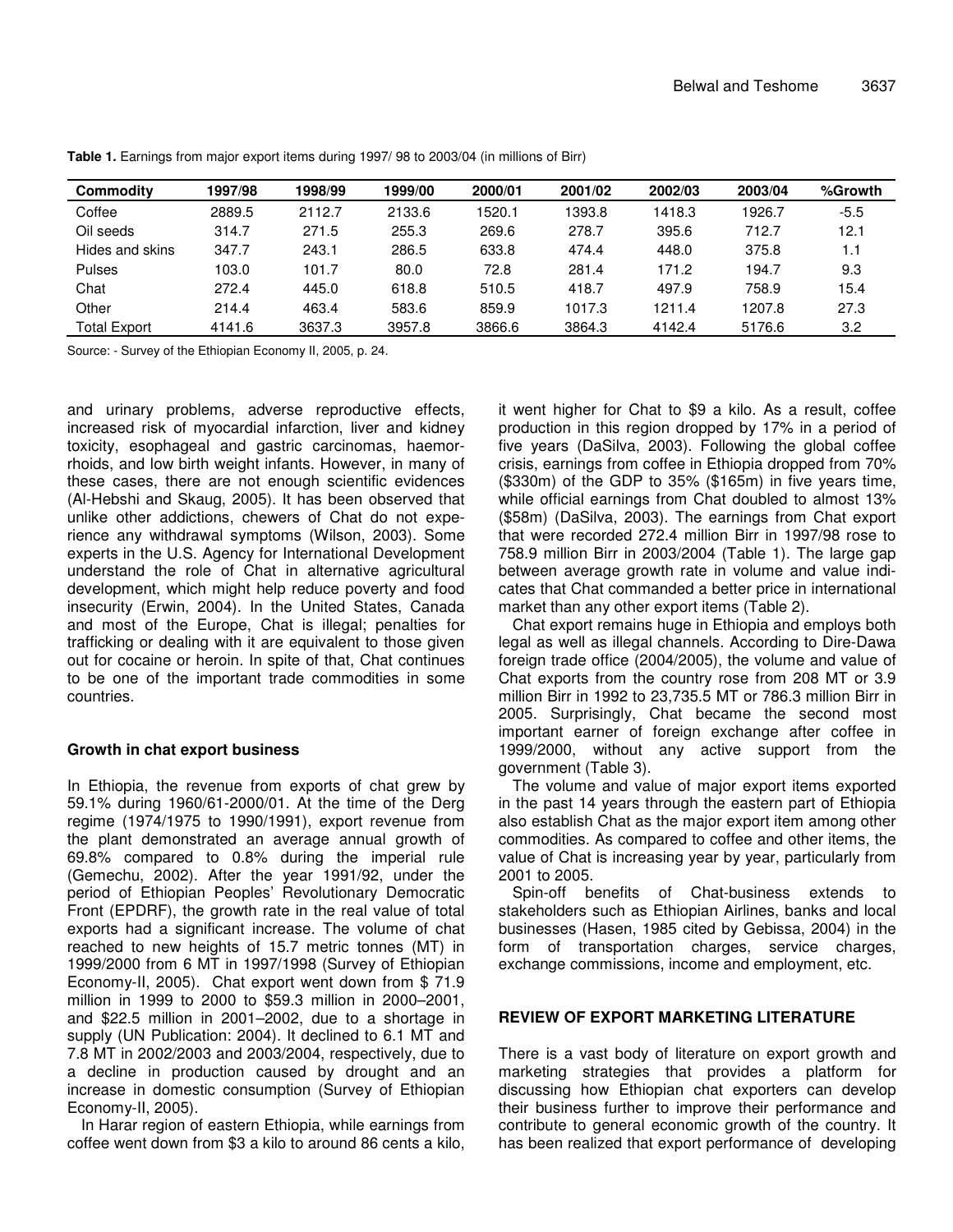| Commodity           | 1997/19998 | 1998/1999 | 1999/2000 | 2000/2001 | 2001/2002 | 2002/2003 | 2003/2004 | %Growth |
|---------------------|------------|-----------|-----------|-----------|-----------|-----------|-----------|---------|
| Coffee              | 120.0      | 101.2     | 16.6      | 99.1      | 110.3     | 126.1     | 156.4     | 3.8     |
| Oil seeds           | 66.6       | 51.4      | 43.1      | 55.1      | 76.6      | 82.8      | 101.9     | 6.2     |
| Hides and skins     | 7.9        | 5.8       | 8.6       | 12.4      | 10.3      | 10.5      | 9.4       | 2.6     |
| Pulses              | 30.9       | 29.8      | 23.5      | 26.9      | 109.2     | 66.2      | 73.3      | 12.8    |
| Chat                | 6.0        | 9.7       | 15.7      | 11.9      | 9.4       | 6.1       | 7.8       | 3.8     |
| Other               | 42.0       | 29.4      | 41.9      | 75.4      | 88.9      | 104.8     | 60.4      | 5.3     |
| <b>Total Export</b> | 273.2      | 227.23    | 249.4     | 280.8     | 404.7     | 396.6     | 409.3     | 5.8     |

**Table 2.** Earnings from major export items during 1997/ 98 to 2003/04 (in metric tonnes)

Source: - Survey of the Ethiopian Economy II, 2005, p. 24.

**Table 3.** Volume and earnings from major export items from the eastern part of Ethiopia during 1992 to 2005 ( in tonnes/Million Birr).

|      | <b>Coffee</b> |        |       | Chat         |       | <b>Vegetables</b> | <b>Cereals</b> |              | <b>Animals</b> | <b>Others</b> |
|------|---------------|--------|-------|--------------|-------|-------------------|----------------|--------------|----------------|---------------|
| Year | Qtv           | Value  | Qty   | <b>Value</b> | Qtv   | Value             | Qtv            | <b>Value</b> | Value          | Value         |
| 1992 | 2115          | 16.1   | 208   | 3.9          | 7719  | 3.1               | 0              | 0            | 0.2            | 0.2           |
| 1993 | 3839          | 61.5   | 2781  | 82.2         | 13326 | 5.3               | 443            | 1.4          | 0              | 0.02          |
| 1994 | 5946          | 113.6  | 3496  | 114.2        | 15698 | 6.1               | 789            | 1.9          | 0.3            | 0.35          |
| 1995 | 6801          | 171.8  | 4255  | 163.1        | 21642 | 9                 | 2196           | 8.7          | 0              | 0.4           |
| 1996 | 8781          | 189.1  | 4035  | 169.7        | 18277 | 8.2               | 1156           | 3.5          | 0.2            | 0.6           |
| 1997 | 9214          | 202    | 3659  | 171.8        | 20922 | 27.6              | 951            | 2.4          | 0.22           | 0.44          |
| 1998 | 8880          | 242    | 3677  | 132.6        | 27372 | 41.9              | 1473           | 10.6         | 0.05           | 0.6           |
| 1999 | 13735         | 322.9  | 11748 | 337.5        | 21109 | 35.6              | 2832           | 7.5          | 0              | 1.1           |
| 2000 | 12692         | 253    | 16033 | 546          | 22870 | 45.1              | 2659           | 7.3          | 0              | 1.2           |
| 2001 | 11435         | 223    | 11648 | 438.9        | 19732 | 37                | 3668           | 8.8          | 0              | 1.6           |
| 2002 | 133343        | 232.6  | 10850 | 439          | 21513 | 46.6              | 75539          | 15.8         | 0              | 3.2           |
| 2003 | 13127         | 194.6  | 13049 | 499.5        | 21453 | 47.9              | 5400           | 14.4         | 1.1            | 9.7           |
| 2004 | 12592         | 189    | 16250 | 578.5        | 30444 | 59.2              | 4574           | 12.6         | 5.7            | 5             |
| 2005 | 12936         | 252.06 | 23735 | 786.3        | 35027 | 68.07             | 3515           | 9.53         | 40.57          | 6.7           |

Source: - Dire-Dawa Foreign Trade Office (2006)

countries is alarmingly low, and hence there is need for African governments to create an environment that will stimulate small firms' competitiveness in the current globalized export markets (Rutashobya and Jaensson, 2004). This section of the paper provides a review of some of the concepts and theories that we consider relevant for the present study.

In recent years, the increase in competition, integration and liberalization in international markets has induced firms to engage in exporting (Crick and Chaudhry, 1997). Exporting is important for developing countries to earn foreign revenues and for strengthen the economy. Export based developments have attracted economists and policy makers in achieving the macro and the micro economic benefits. From the macroeconomic perspective, Leonidou and Katsikeas (1996) review that exporting can enable national economies in enriching their foreign exchange reserves, inducing employment, and in forging backward and forward linkages that, ultimately, lead to

a higher standard of living. In microeconomic terms, exporting can help individual firms in gaining competitive advantage, improving their financial position, utilizing a higher capacity, and in raising their technological standards (Leonidou and Katsikeas 1996).

There is no dearth of literature that shows a positive relationship between export expansion and economic growth in developing countries- justifying exports critical to the development process (Rutashobya and Jaensson, 2004). To understand export's contribution to the economic growth, an understanding of the process of internationalization, export market barriers, export entry, and promotion strategies is necessary.

## **Theories of Internationalisation**

The importance of international trade to a nation's economic welfare and development has been heavily documented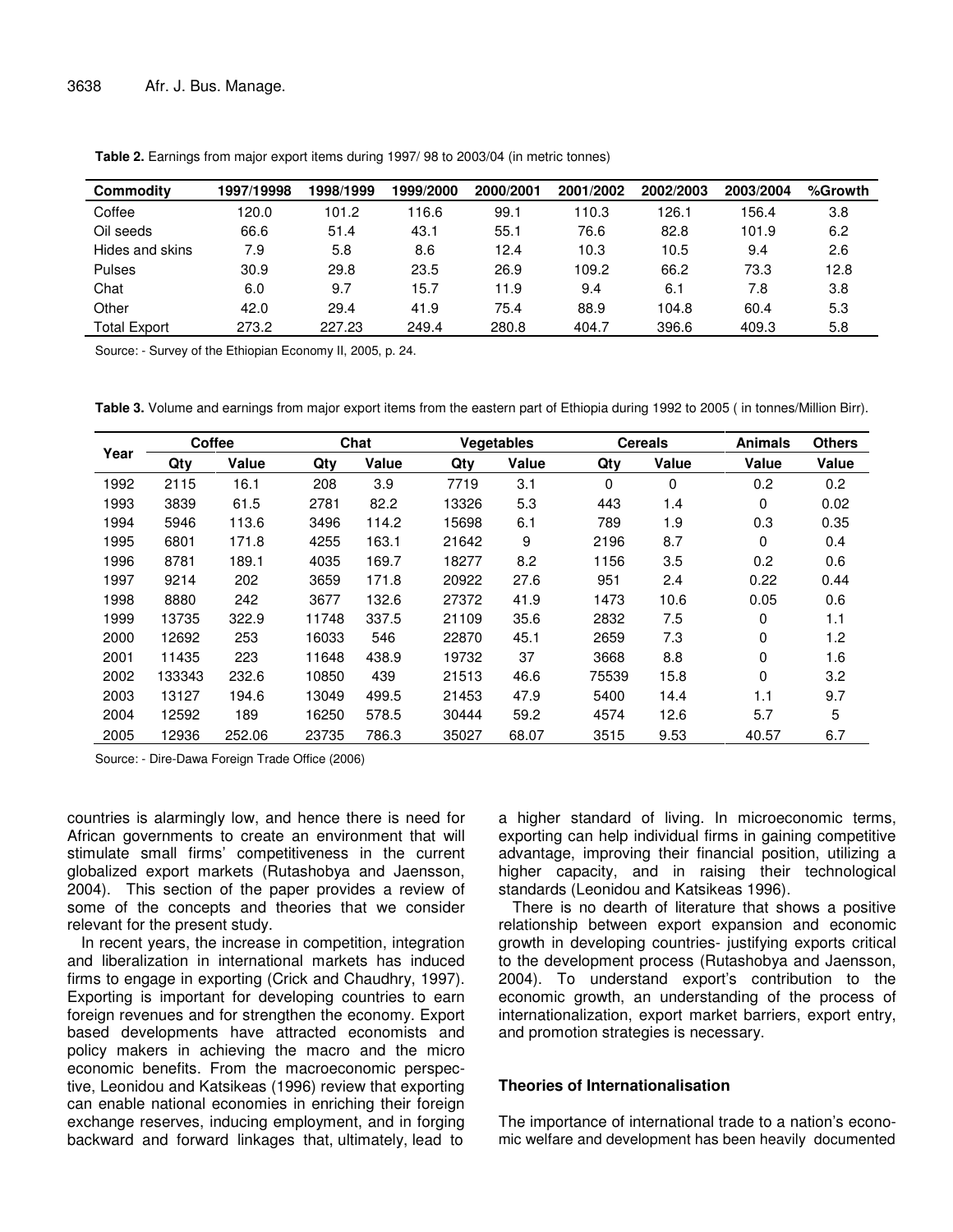in theories of international trade, foreign direct investment (FDI), and firm's internationalization (Morgan and Katsikeas 1997). At the macro policy level, governments, around the world, are concerned about the ways to improve firms' performance in export markets, because exports are considered an engine of economic growth (Diamantopoulos 1999). Exporting is considered as the most common foreign market entry mode, particularly among small-to-medium sized enterprises (SMEs), due to the minimal business risks, low resource commitment and high flexibility of action [Young et al. 1989 cited by Leonidou and Katsikeas, 1996).

There exist several theories of internationalization, which endeavor to explain how and why firms engage in overseas activities and, in particular, how the dynamic nature of such behavior can be conceptualized (Morgan and Katsikeas, 1997). Various processes or models of internationalization have been proposed, e.g., the Uppsala process model, the innovation-adoption internationalization models, and the management decision making process towards internationalization (Chetty and Hunt, 2003). Kuada (2006) argues that firms may adopt any one or a combination of four routes to internationalization namely, upstream only, downstream only, sequential upstream-downstream, or concurrent upstream-downstream routes. Downstream route is one of the most accepted routes, which assumes that firms internationalize by following a path from country-based production and export to a shift in production activities abroad.

However, the path-dependent trajectory of internationalization appears hardly tenable in developing countries due to different size, ownership structure, resource disadvantages, and managerial capabilities of the firms (Kuada, 2006). Another theory - the network theory of internationalization assumes that business activities among firms are also shaped by interactions and mutual interdependence. This implies that the internationalization process of firms may be initiated by activities of other firms within cross-border networks, which in some cases are embedded in the form of socio-cultural contexts (Kuada, 2006). No single theory justifies the process of internationalization completely. There have been arguments that the existing theories of internationalization are insufficient to explain the currently observed behaviors in the international business with respect to the impact of global economy, the service economy, the new economy, the high technology and connected knowledge/ network economy, and the value economy (Axinn and Matthyssens, 2001)

Leonidou and Katsikeas (1996) argue that exporters in the developing countries have limited managerial, marketing, and other capabilities, and are pulled by their foreign customers in international activities. For smaller firms in developing countries, export seems to be a remote possibility until they unite and build networks. Recent literature on business networks and clusters in Africa, however, discard this pessimism on export potential of small firms in developing countries (Schmitz, 1999; Pedersen et al., 1994; McCommick, 1996 cited by Rutashobya and Jaensson, 2004).

# **Export barriers**

Tariff and non tariff barriers to traditional trade have taken different positions in the post GATT regime. There has been a reduction in tariff barriers, but an increase in nontariff barriers (Soontiens, 2002). Trade restrictions exist in the form of import quotas, an alternation in health safety and custom procedures, provisions for procurement to favor indigenous goods and domestic content, broader taxes and rebates, administrative regulations and classifications, restriction on services, health and safety provisions, domestic subsidies, and obstacles arising out of economic and political environment (Soontiens, 2002). Downstream internalization in developing countries can be constrained by several internal and external factors such as meeting quality standards, export packaging, lack of competent staff, inability to self-financed exports, high cost of financing exports, bureaucracy, export documentation, lack of market information, logistical constraints, and high cost of transportation (Kuada, 2006).

Soontiens (2002) observes some of the obstacles that have affected the South African economy and regional export. He has categorized the main obstacles in the following three categories:

1. Situational: such as high transportation costs to foreign markets, inability to meet competitive prices internationally, lack of long term export promotion plan, and labor issues;

2. Affecting regional interactions: such as poor commitment to regional arrangements, a larger trade imbalance between member countries, the nature of regionalism in developing countries, and proximity and poor transport infrastructure; and

3. Inherent: such as inward oriented import substitution strategy, inequality in economic development between member countries, shortage of foreign exchange within the region, poor convertibility of currencies, and inherent risk exposures for local exporters.

The low export perfor-mance of firms in Sub Saharan Africa has been further explained from the two perspectives (Ibeh, 2004):

1. The prevalence of environmental difficulties (including the lack of relevant infrastructure and institutions, political turmoil and uncertainty, and unstable macro-economic policy situation)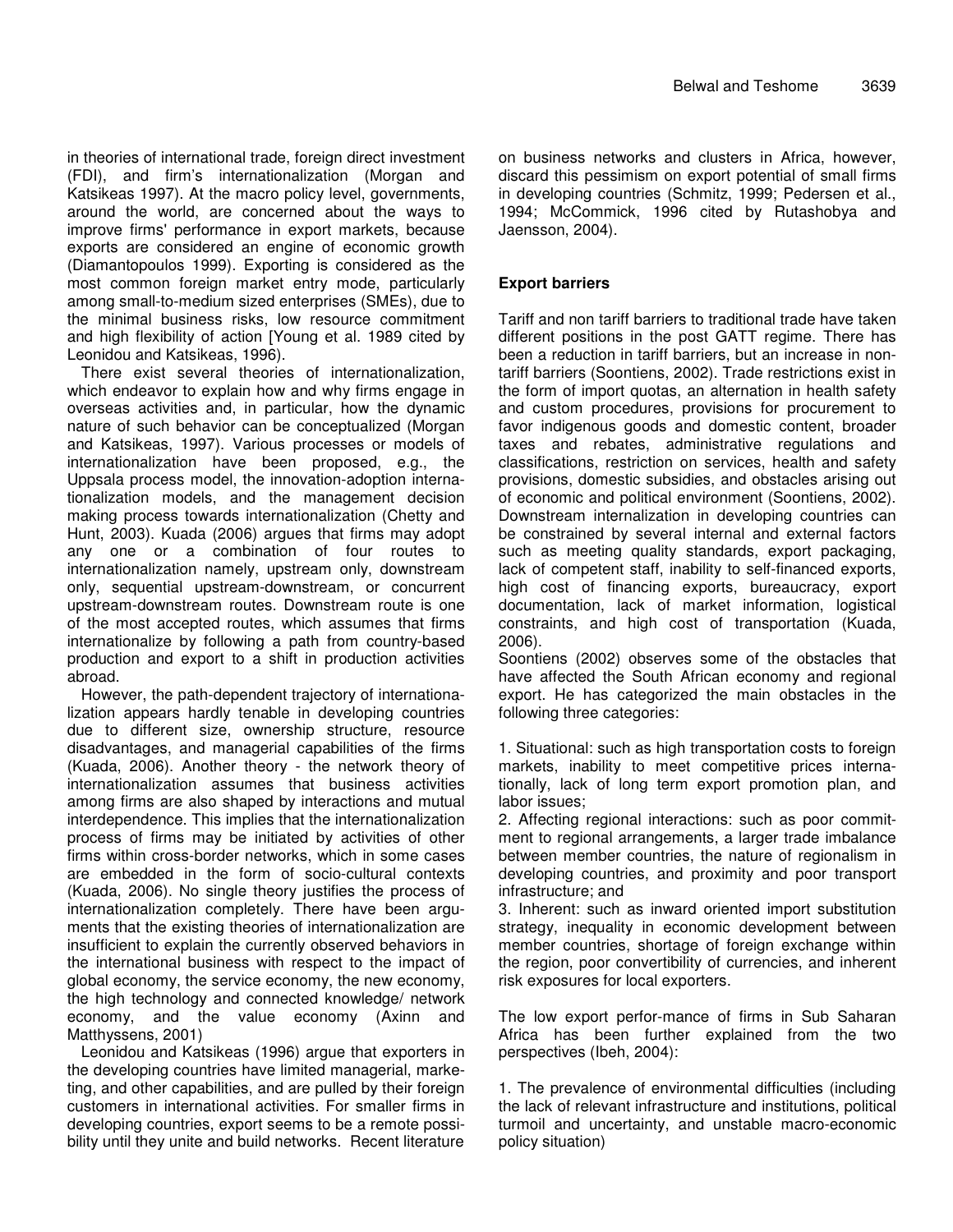2. Weak managerial and technical abilities of the firms from low performing developing countries (LPDC) (including internal shortcomings in technological capabilities, firm-specific learning, productivity, technical efficiency, and entrepreneurial skills).

## **Export market entry strategies**

Researchers have identified several export marketing strategies. Two alternative export market expansion strategies are export market concentration and diversification (Lee and Yang, 1990). International firms require three kinds of knowledge: (1) foreign business knowledge, (2) foreign institutional knowledge, and (3) internationalization knowledge (Eriksson et al., 1997 cited by Kuada, 2006). Kuada (2005) argues that managerial aspirations, differential advantages, and economies of scale are the influencing internal determinants for firms to venture into export market. However, Ibeh (2004) argues that favorable export performance is more likely to be achieved by LPDC firms with higher levels of entrepreneurial orientation that proactively and aggressively pursue export-related product-market innovations and opportunities. Competence-enhancing support for decision makers, introduction of external change agents into LPDC firms, commitment to improve global market participation among LPDC firms, training programs on international entrepreneurship, and participation in international trade-fairs, and establishment of cultural links between LPDCs' decision makers and their counterparts in foreign-based ethnic minority firms are some of the strategies that could help internationalization in LDPC (Ibeh, 2004).

## **Determinants of export performance**

To arrive at successful determinants in export marketing, valid and reliable measurements of export performance is critical. Yet, there has been a lack of consensus on such measures (Diamantopoulos 1999). Performance can be measured in terms of internal and external factors. Among the internal factors export marketing strategies has got sufficient attention (Aaby and Slater, 1989; Barker and Kaynak, 1992; Beamish and Munro, 1986; Caruana et al., 1995; Cavusgil and Zou, 1994; Evangelista, 1994; Greenly, 1995; Madsen, 1989 cited by Thirkell and Dau, 1998). Other internal factors, that have been extensively reviewed and categorized, are marketing (or market) orientation, firm size, management attitudes, firm, industry, product and market characteristics (Cavusgil and Zou, 1994; Chetty and Hamilton, 1993; Dau, 1992; Diamantopoulos and Cadogan, 1996; Madsen, 1989; McGuinness and Little, 1981; Slater and Narver, 1996 cited by Thirkell and Dau, 1998). Based on

an extensive search of the literature, Shamsuddoha and Ali (2006) argue that most mainstream studies on export performance are narrowly focused on firm-related determinants and ignore the external factors such as export promotion programs (EPPs). Export promotion measures such as tax rebates, low-interest loans, low prices of leased-lands, electricity and water, promotional support in overseas markets are still widely used by many developing countries (Yin and Yin, 2005).

Marketing orientation, export market knowledge, quality and service, cultural affinity, and channel support have been found positively correlated with the export performance in New Zealand manufacturing (Thirkell and Dau, 1998). One Nigeria-based study suggests that export behavior is positively associated with internal factors such as existence of decision makers with previous business experience; international contact network (or orientation); and firm specific competencies including developing new markets, adopting innovations and new technologies, and developing channel links/ relationships (Ibeh, 2003). Another South African study reveals that enterprises having business linkages, in the form of either their relation with the parent company or joint ventures, or otherwise engaged in networks like business associations, have enhanced exporting probabilities (Gumede and Rasmussen, 2002).

# **Export promotion strategies**

Export promotion programs of the governments, generally, aim to overcome the real or perceived obstacles to export. Alternatively, they also aim to enhance export performance by improving firms' capabilities, resources, strategies, and overall competitiveness (Francis and Dodd, 2004). Advertising and trade promotions are two of the major export promotion strategies (Hill and Still, 1983; Koh, 1991; Cavusgil and Zou, 1994 cited by Lee and Griffith, 2004). One study in African context advocates that from a public policy point of view, individuals rather than firms should be made the centre of export promotion programs (Mtigwe, 2005). In addition, the study suggests the use of-

1. Strategic export promotion programmes that set up strategic alliances/partnerships between various categories of exporters through the creation of localized regional clusters.

2. Inventive export promotion programmes that reduce the financial burden on would-be exporters and put firms in a much better resource position to take advantage of foreign opportunities.

#### **METHODOLOGY**

There are 4 major chat exporters' associations currently registered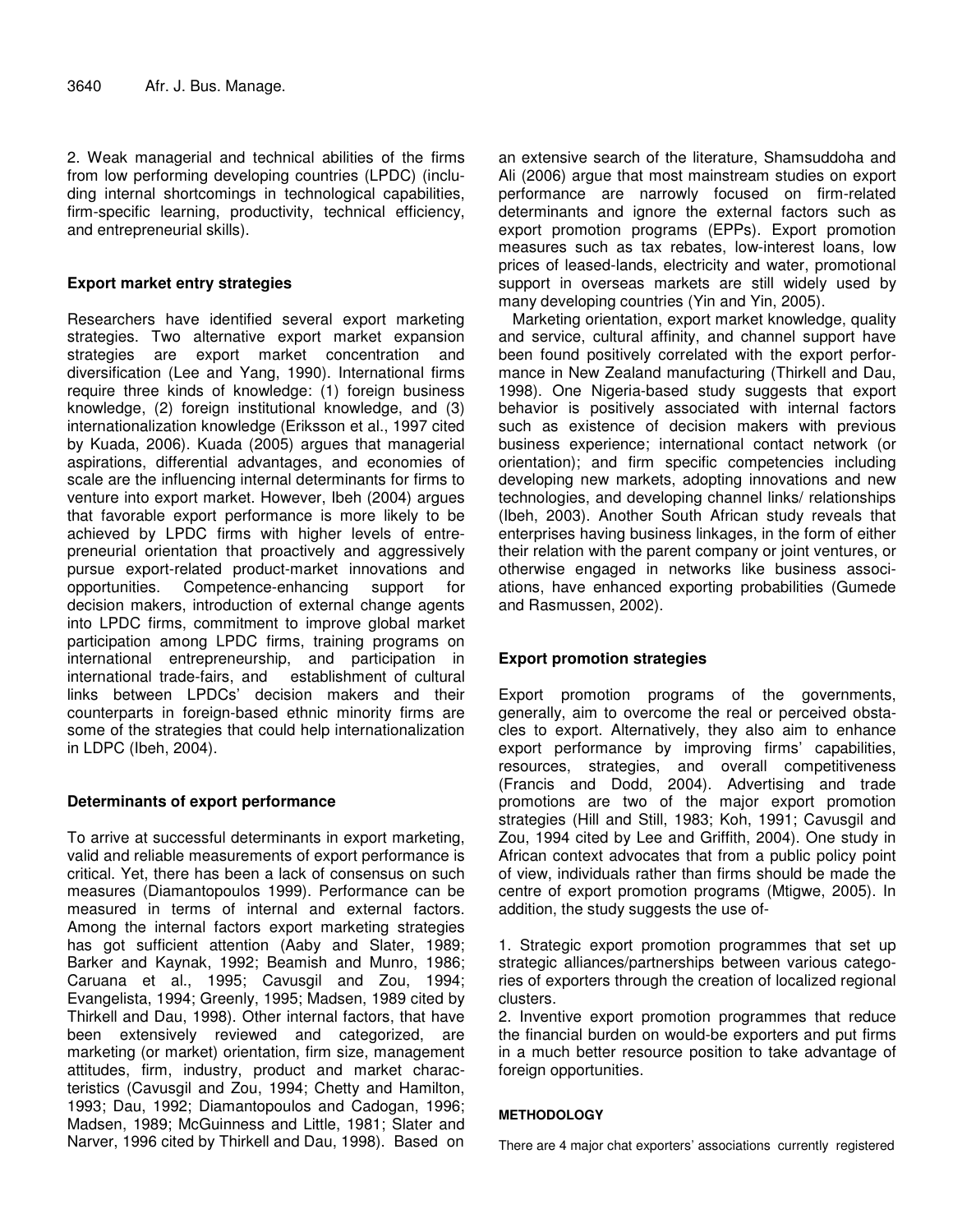| <b>Gender</b>    | No. | Percentage | Age                | No. | Percentage |
|------------------|-----|------------|--------------------|-----|------------|
| Male             | 40  | 80         | Below 20           | 5   | 10         |
| Female           | 10  | 20         | $21 - 30$          | 20  | 40         |
| Total            | 50  | 100        | Above 30           | 25  | 50         |
|                  |     |            | Total              | 50  | 100        |
|                  |     |            |                    |     |            |
| <b>Education</b> | No. | Percentage | Occupation         | No. | Percentage |
| Illiterate       | 3   | 6          | Student            | 5   | 10         |
| Grade 1-6        | 3   | 6          | Unemployed         | 5   | 10         |
| Grade 7-12       | 24  | 48         | Private Employee   | 15  | 30         |
| Diploma          | 8   | 16         | Govt. Employee     | 8   | 16         |
| Degree           | 9   | 18         | <b>Businessmen</b> | 11  | 22         |
| <b>Masters</b>   |     | 2          | <b>Others</b>      | 6   | 12         |
| Ph. D.           | 2   | 4          |                    |     |            |
| Total            | 50  | 100        | Total              | 50  | 100        |

**Table 4.** General characteristics of chat consumers.

in Ethiopia and about 54 individuals operating outside the associations. Data have been collected from all 4 associations in addition to 10 private exporters, using quota-cum-convenience sampling methods. The quota sampling frame was designed to represent a balanced cross selection of the geographical areas (towns). Data required for this study were collected directly from the respondents. Different questionnaires were developed and used to gather data to accomplish the objectives of the study. For collecting data, necessary translations in Amharic were given to the respondents. In addition, the study took into account secondary data collected from earlier studies, the records or reports of Dire-Dawa Foreign Trade Office, Survey of the Ethiopia Economy- II and other sources.

Since none of the Chat distributors maintained accounting records, the information was gained through the amount of net assets, amount of monthly salary payments, and income tax payments, based on their memories. Hence, the collected data may be subjected to recall bias. The findings of the study were further limited by the situations prevailing at the time in the area of the study. Also, the study could not collect the views of the consumers in the chat importing countries. However, concerted efforts were made to minimize the errors.

## **RESULTS AND DISCUSSION**

The basic characteristics of sample respondents such as gender, age, education and occupation are presented and discussed in Table 4. The general characteristic of chat distributors / retailers has been mentioned in Table 5 with respect to gender, license for distribution, age and educational level.

Chat is generally sold by farmers to buyers or brokers who visit their farms in search of the produce. Some big and experienced farmers access the exporters of chat directly and negotiate for the best possible prices, while others either sell their products either on-site or approach brokers in their local market. These brokers are known as dalala or qabqabii and they do not take title of the goods. Usually, Chat traders and exporters operate through a number of brokers involved in different markets. The brokers work on commission basis which they receive from sellers of the product.

Exporters of Chat make foreign trade either directly or through an intermediary. Chat export associations find direct trade so advantageous that each association has established export as one of the main functional departments. But private exporters depend on intermediaries to handle their exports. There are export houses that may act as buying agents for foreign buyers or as selling agents for local producers, for a commission. Intermediaries may also deal as independent exporters through outright purchases and their sale abroad.

Most of the exporters to Somalia deal, at their own, by making an outright purchase in Ethiopia and its sale in Somalia (Hargessa, Mogadishu and Bosaso markets), whereas exporters to Djibouti deliver Chat through the importers' agent who are stationed in Ethiopia (Figure 1). To export Chat, an exporter needs a license, issued by the Ministry of Trade and Industry, to be renewed at the end of the year.

According to Dire-Dawa foreign trade office, the daily demand of Chat for Diibouti is more than 20 tonnes and for Somalia about 50 tonnes. However, the demand fulfilled through informal exporters (contrabandist) from Ethiopia is not well assessed. Exporters to Somalia mainly follow 'C and F' pricing while FOB pricing is prevalent in Djibouti market. Most of the purchases for the Djibouti markets are done by Sojak – a company of importers registered in Djibouti having its local office at Dire-Dawa for facilitation of inspection, acceptance, forwarding and payments.

Private Chat exporters export grade-1 Chat to Djibouti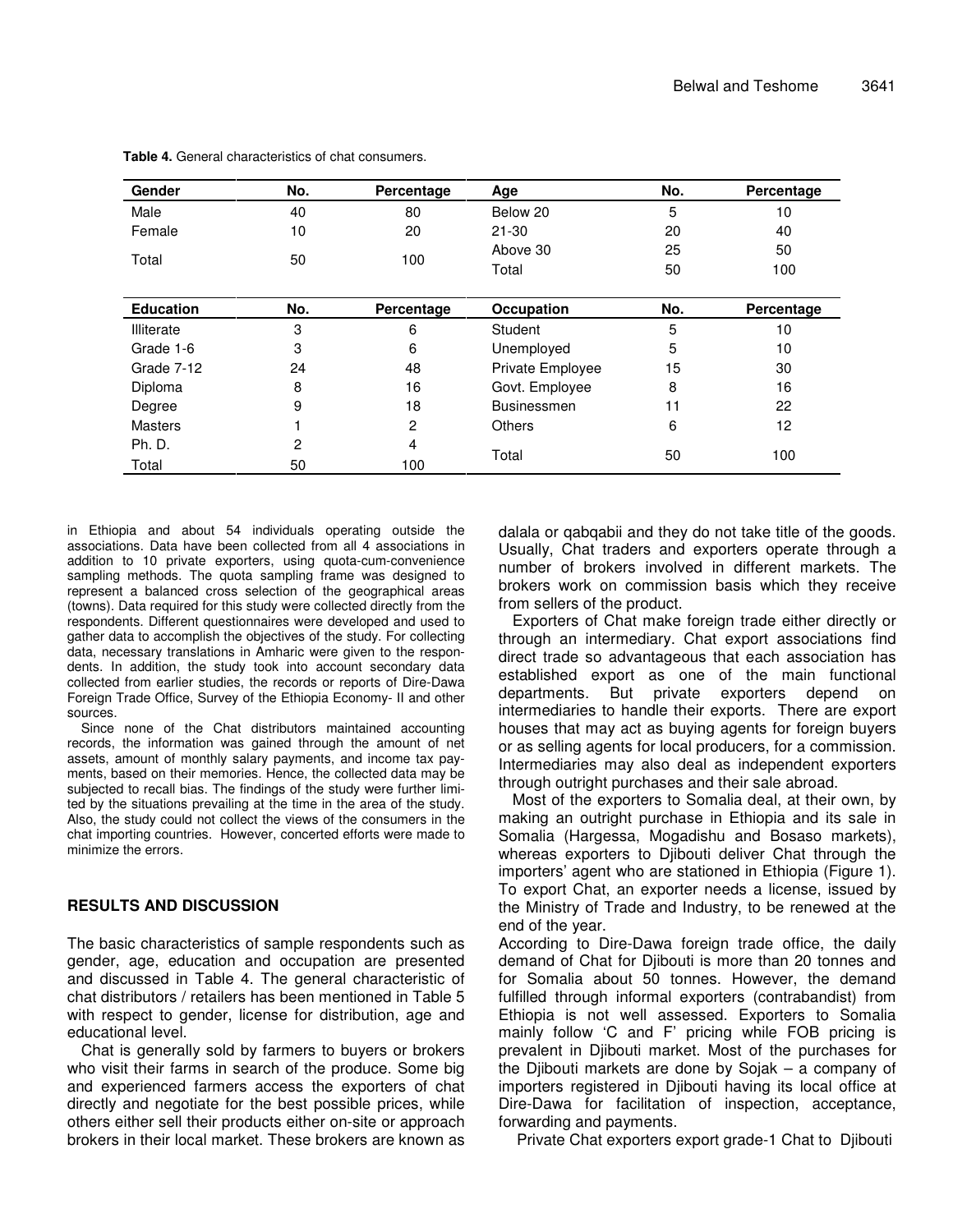| Gender    | No. | Percentage | <b>Response</b>   | No. | Percentage |
|-----------|-----|------------|-------------------|-----|------------|
| Male      | 13  | 43         | Yes               | 16  | 53         |
| Female    | 17  | 57         | No                | 14  | 47         |
| Total     | 30  | 100        | Total             | 30  | 100        |
| Age       | No. | Percentage | <b>Education</b>  | No. | Percentage |
| Below 20  | 2   |            | <b>Illiterate</b> | 9   | 30         |
| $21 - 30$ | 15  | 50         | Grade 1 to 6      | 12  | 40         |
| Above 30  | 13  | 43         | Grade 7 to 12     | 9   | 30         |
| Total     | 30  | 100        | Total             | 30  | 100        |

**Table 5.** General characteristics of chat distributors/ retailers.



**Trade Structure for Djibouti Trade Structure for Somalia**

**Figure 1.** Trade structure for chat export.

market at FOB Dire-Dawa Airport. Height and weight specifications that prevail for a stock-keeping-unit (SKU) are 35 cm 200 g per pack, respectively. The prices are \$8.00 at FOB Dire-Dawa airport with advance payment. Whereas, associations export grade 2 Chat to Djibouti market at FOB Dire-Dawa Airport price– i.e. \$6.00 per SKU, with a height and weigh dimensions of 28 cm and 90 grams, respectively. The prices for grade-1 and grade-2 Chat are fixed usually for a season, and are determined jointly by Sojak and Chat exporters. Furthermore, the prices are also communicated to the Dire-Dawa foreign trade office for the purpose of taxes and control of foreign exchanges.

The differences in price of Chat to Somalia and Djibouti can be attributed to the quality of Chat that is consumed in these markets, and the institutional and governmental support to the import process. Reasons such as lack of institutional support, instability, and lack of adequate means of transport make Somalia a less attractive market for the export of a better quality chat.

Generally, Chat is preferred to be transported by air

because of its low shelf-life. Other grades of chat-Grades 3 and 4, are exported to Mogadishu and Bosaso in Somalia using airplanes at C&F prices. Because of an absence of air transport, Chat to Somaliland region in Somalia is transported by utility vehicles (Isuzu) to Hargessa, Togo-Wuchale, and Teferi-Ber at \$3.00 FOB. Two modes of payment are prevalent for exporting Chat to Djibouti and Somalia markets- (i) Revolving letter of credit, and (ii) Advance payment. The former is used by the Chat exporters association to export Chat to the Djibouti market. Foreign currency is deposited one day in advance in the Commercial Bank of Ethiopia (CBE). Importers' agent assigns quota for each association and verify the quality and packaging of the Chat, and instruct the CBE to release the fund to the exporters. The latter mode of payment is usually adopted by private Chat exporters. The importers transfer foreign currencies to CBE in the name of the private exporter, in advance. The exporter collects the money in its equivalent Birr amount and also the bank-permit before dispatching the consignment to the importer.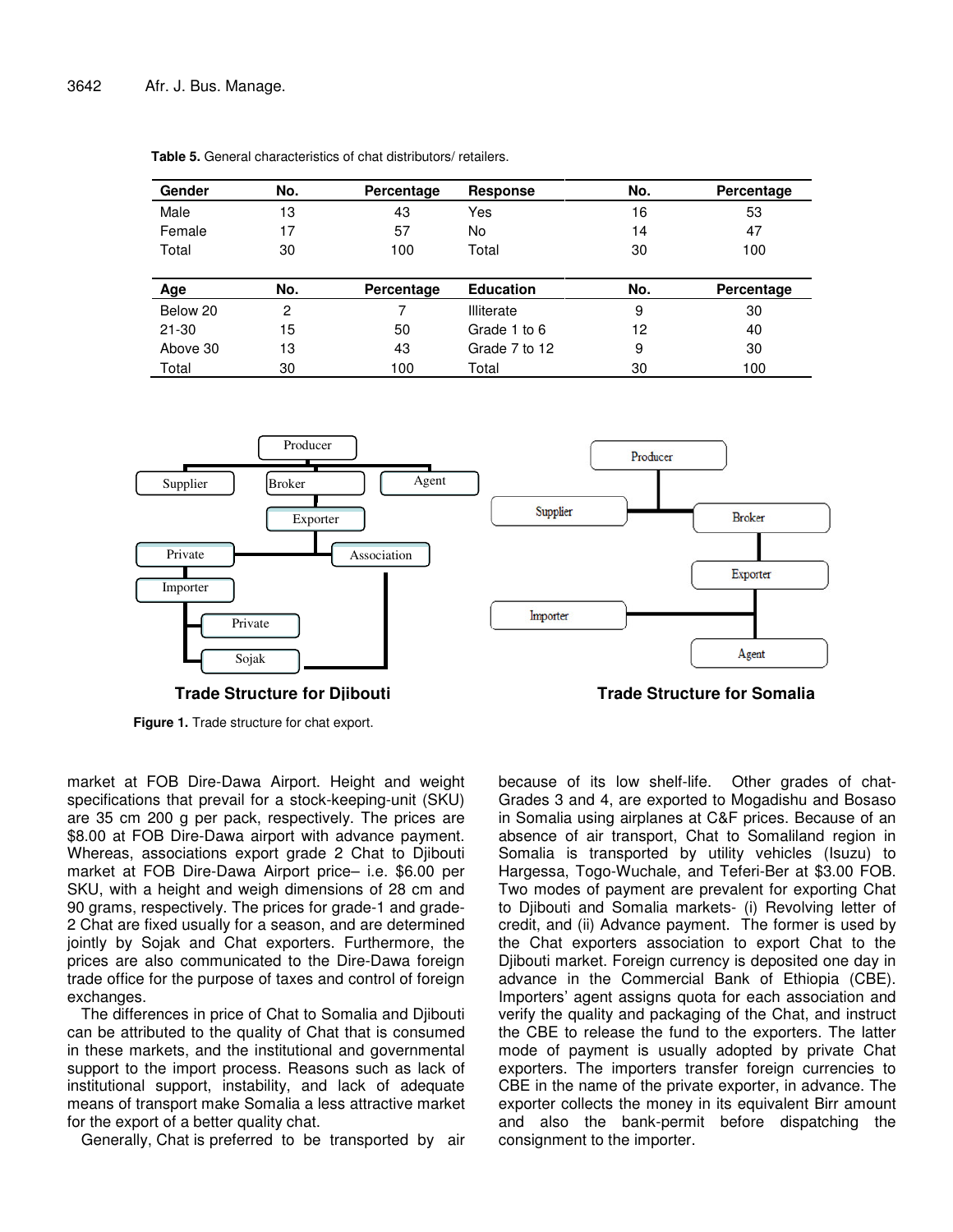| <b>Description</b>                 |                | 2     | 3     | 4     | Average |
|------------------------------------|----------------|-------|-------|-------|---------|
| Purchasing price                   | 21             | 20.76 | 24.85 | 22.07 | 22.17   |
| Packaging costs                    | 0.75           | 0.7   | 2.19  | 0.75  | 1.17    |
| Labor costs                        | $\overline{c}$ | 10.27 | 3.87  | 2.48  | 4.66    |
| Transportation cost                | 7.15           | 1.22  | 2.79  | 1.45  | 3.15    |
| Tax                                | 1.86           | 9     | 7.25  | 9.5   | 6.90    |
| X-ray, quarantine and bank charges | 2.45           | 0.66  | 0.46  | 1.45  | 1.26    |
| Other expenditure                  | 9              | 3.61  | 2.95  | 9.97  | 6.38    |
| Total                              | 44.21          | 46.49 | 44.36 | 47.67 | 45.69   |

**Table 6.** Chat Exporter's Associations' cost matrix (2005-206) under good harvest and good supply conditions (in Birr/kg).

\*Associations 1 = Ethiopian Khat and Farm Products Exporter Share Company, 2 = Biftu Dinsho PLC, 3 = Kulimiye Trading Share Company, 4 = Berewaqo Khat Export Share Company. Source: Dire-Dawa Trade Office, 2005/2006

**Table 7.** Chat Exporter's Associations' cost matrix (2005-206) under low harvest and scarce supply conditions (in Birr/kg).

|                                    | Associations* |       |       |       |         |  |
|------------------------------------|---------------|-------|-------|-------|---------|--|
| <b>Description</b>                 |               | 2     | 3     | 4     | Average |  |
| Purchasing price                   | 40            | 36.89 | 74.8  | 64.06 | 53.94   |  |
| Packaging costs                    | 0.75          | 0.99  | 2.2   | 0.78  | 1.18    |  |
| Labor costs                        | 2             | 12.25 | 3.67  | 2.95  | 5.22    |  |
| Transportation cost                | 7.15          | 1.62  | 2.77  | 1.55  | 3.27    |  |
| Tax                                | 1.86          | 9     | 7.43  | 9.48  | 6.94    |  |
| X-ray, quarantine and bank charges | 2.45          | 0.66  | 0.43  | 1.46  | 1.25    |  |
| Other expenditure                  | 9             | 4.05  | 2.98  | 7.84  | 5.97    |  |
| Total                              | 63.21         | 65.46 | 94.28 | 88.12 | 77.77   |  |

\*Associations 1 = Ethiopian Khat and Farm Products Exporter Share Company, 2 = Biftu Dinsho PLC, 3 = Kulimiye Trading Share Company, 4 = Berewaqo Khat Export Share Company. Source: Dire-Dawa Trade Office, 2005/2006

Table 6 presents Chat Exporters Associations' average purchasing price and operating costs (incurred while transporting Chat from the purchasing sites to Dire-Dawa Airport), for a good harvest and good supply conditions:

A significant difference was observed with respect to purchasing price (t = 23.64, p = 0.000,  $\alpha$  = 0.05), tax (t = 3.94,  $p = 0.029$ ,  $\alpha = 0.05$ ) and other expenditures (t = 3.53,  $p = 0.039$ ,  $\alpha = 0.05$ ) among the associations during good harvest and good supply conditions.

The cost / price figures of Chat export are quite fluctuating with respect to harvest seasons and supply conditions. Table 7 gives the cost price matrix under low harvest and scarce supply conditions:

A significant difference was observed with respect to purchasing price (t = 5.84, p = .010,  $\alpha$  = 0.05), packaging costs (t = 3.42, p = 0.042,  $\alpha$  = 0.05), tax (t = 3.96, p = 0.029,  $\alpha$  = 0.05) and other expenditures (t = 2.73, p = .026,  $\alpha$  = 0.05) among the associations during low harvest and scarce supply conditions. Paired t Test establishes a significant difference (t =  $-3.791$ , p=  $.032$ ,  $\alpha$ = 0.05) with respect to purchase price among associations, keeping seasonality a control variable. For other costs, the differences remain insignificant.

Chat export provides different profits to different traders in different harvest seasons. Low harvest seasons account for maximum profit for local collectors and losses for export associations and private exporters. While for local collectors' profit was found as 3.42 Birr/Kg and 13.42 Birr/Kg in good and low harvest seasons, respectively, for export associations it was 2.91 and 26.17 (negative) respectively. At the same time, the profit was observed as 1.77 and 48.23 (negative), respectively, for private exporters in good and low harvest seasons (Table 8). It is evident that while private collectors remain profitable under both the harvest seasons, the export associations and private exporters makes profit only in the good harvest seasons and incur huge losses in low harvest seasons.

#### **Analysis of chat exporters**

Chat is exported through two different groups of exporters-private exporters and associations. This section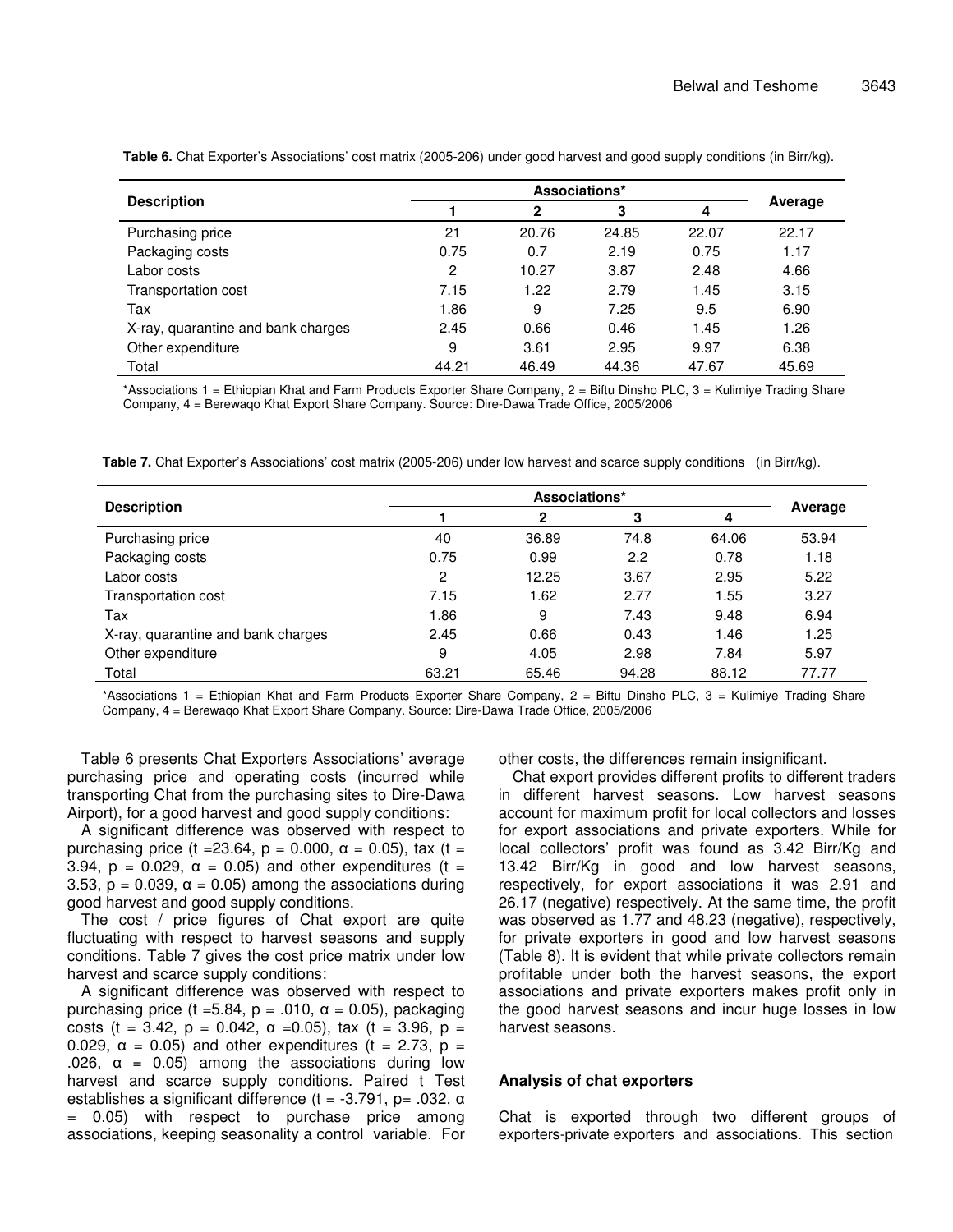|                     |                       | Costs/ Profit (Birr /Kg) |                    |  |  |
|---------------------|-----------------------|--------------------------|--------------------|--|--|
| Participant         | <b>Description</b>    | Good harvest season      | Low harvest season |  |  |
|                     | <b>Purchase Price</b> | 15                       | 35                 |  |  |
|                     | <b>Total Cost</b>     | 1.58                     | 1.58               |  |  |
|                     | -Transportation       | 0.55                     | 0.55               |  |  |
|                     | -Tax                  | 0.2                      | 0.2                |  |  |
| Local collectors    | -Packaging            | 0.33                     | 0.33               |  |  |
|                     | -Labor                | 0.2                      | 0.2                |  |  |
|                     | -Other                | 0.3                      | 0.3                |  |  |
|                     | <b>Selling Price</b>  | 20                       | 50                 |  |  |
|                     | Profit                | 3.42                     | 13.42              |  |  |
|                     | <b>Purchase Price</b> | 22.17                    | 53.94              |  |  |
|                     | <b>Total Cost</b>     | 23.52                    | 23.83              |  |  |
| Export associations | <b>Selling Price</b>  | $51.60*$                 | 51.60              |  |  |
|                     | Profit                | 2.91                     | $-26.17$           |  |  |
|                     | <b>Purchase Price</b> | 50                       | 100                |  |  |
|                     | <b>Total Cost</b>     | 17.03                    | 17.03              |  |  |
|                     | - Transportation      | 1.01                     | 1.01               |  |  |
|                     | -Tax                  | 8                        | 8                  |  |  |
| Private exporters   | -Packaging            | 6                        | 6                  |  |  |
|                     | -Labor                | 0.2                      | 0.2                |  |  |
|                     | -Other                | 1.82                     | 1.82               |  |  |
|                     | <b>Selling Price</b>  | 68.8*                    | 68.8               |  |  |
|                     | Profit                | 1.77                     | $-48.23$           |  |  |

**Table 8.** Analysis of cost and profit margin of the participants.

\* Exchange rate is taken as US 1\$ = Birr 8.60. Source: Dire-Dawa Trade Office, 2005/2006.

reveals important findings with respect to export of Chat.

## *Experience of exporters*

The data revealed that 58% of Chat exporters are in this business for more than 8 years. This implies that exporting Chat has good prospect to stay in the business for a long term. Even the remaining 42 % of the respondents were found in their business of exporting Chat for more than 5 years (Table 9).

## *Frequency of export*

All of the sample respondents replied that they export Chat seven days a week. Twenty-nine percent of the respondents exported Chat to both the countries, i.e., Djibouti and Somalia. It is clear that the market for Ethiopian Chat is mainly confined to Djibouti and Somalia- accounting for 42 %, and 29 % of the total export, respectively (Table 10).

## *Net assets of exporters*

Chat exporting business is profit making and enables the owners to compile huge volume of net assets. It could be observed that Birr 44 million out of the total Birr 45.3 million is the net assets of three Chat export associations, which were found to stay in Chat business for more than 26 years (Table 11).

## *Sources of Chat for Export*

Exporters have 6 major places for collection of Chat, namely, Aweday, Bedesa, Gara Muleta, Kombolcha, Chiro, commission agents and suppliers, and farmers (direct).

## *Mode of payment for purchasing Chat*

Cash was found as the most preferable mode of payment, supplemented sometimes by bank check. The absence of banks in the area of Chat producers makes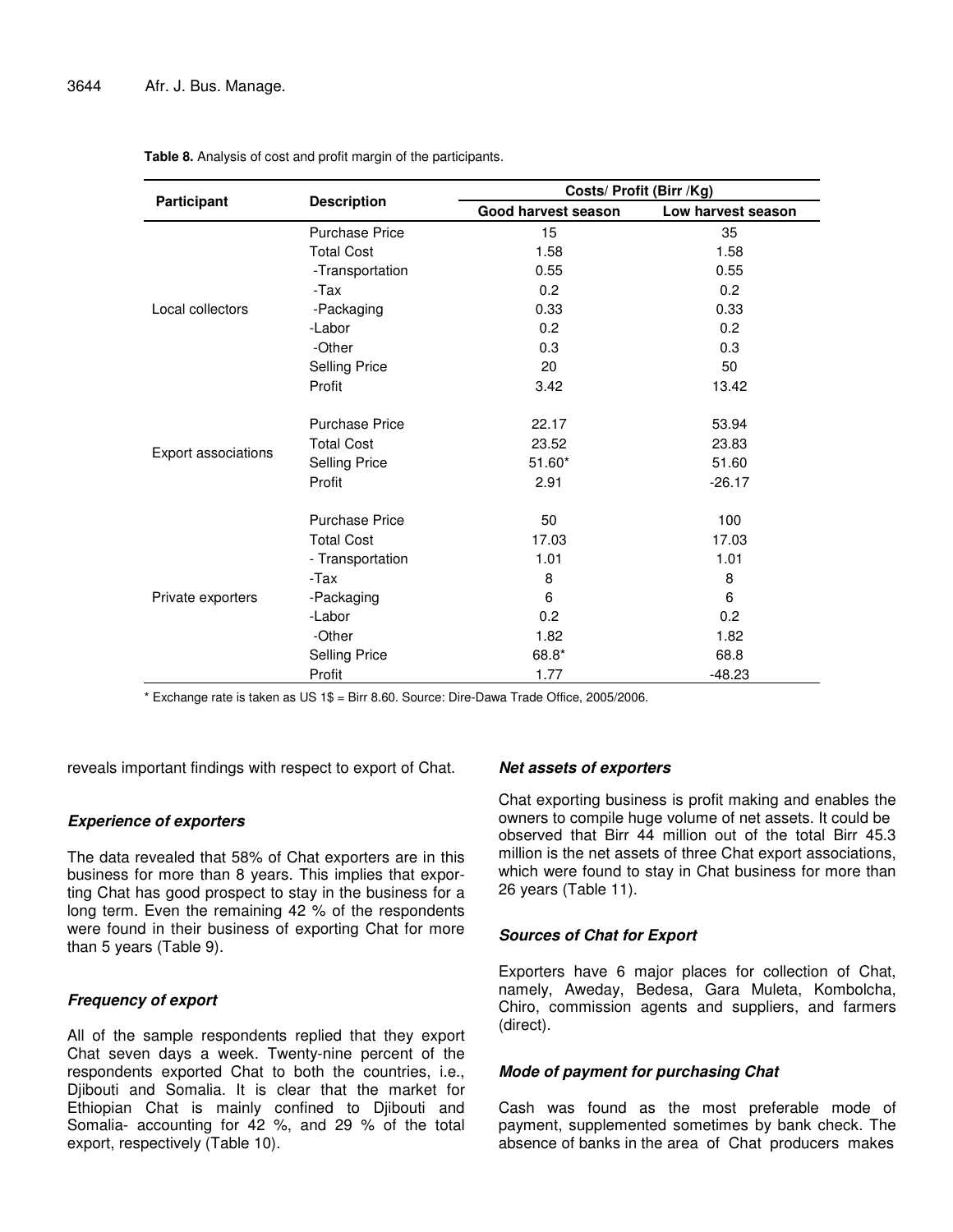| <b>Export duration</b> | No. | Percentage |
|------------------------|-----|------------|
| $5 - 9$                |     | 58         |
| $10 - 15$              | 5   | 35         |
| Above 15               |     |            |
| Total                  | 14  | 100        |

**Table 9.** Experience of chat exporters.

#### **Table 10.** Countries where chat is exported.

| <b>Country of export</b> | No. | Percentage |
|--------------------------|-----|------------|
| Djibouti                 |     | 42         |
| Somalia                  |     | 29         |
| <b>Both</b>              | 4   | 29         |
| Total                    | 14  | 100        |

#### **Table 11.** Net assets employed by exporters**.**

| Amount of net assets   | No.      | Percentage | <b>Total capital</b> |
|------------------------|----------|------------|----------------------|
| Up to 10000 Birr       |          | 14         | 15,000.00            |
| 10001 to 100000 Birr   |          | 50         | 500,000.00           |
| 100001 to 1000000 Birr | $2^*$    | 14         | 800,000.00           |
| Above 1000000 Birr     | $3^{**}$ | 21         | 44,000,000.00        |
| Total                  | 14       | 100        | 45,315,000.00        |

One respondent is association and the other one is private exporter. \*\* All respondents are Chat export associations.

cash mode the most popular one.

#### *Types or grades of chat for export*

There is a near absence of standardization of Chat in the country. As per the information obtained from the exporters and the Dire-Dawa Foreign Trade Office, grades are mainly assigned by the Djibouti importers. However, these grades are not similar to the grades accepted by Somali importers.

#### *Custom duties on exported chat*

Chat attracts higher custom charges as opposed to any agricultural produce- which is free of any custom charges. On an average, Chat exporters pay a custom duty of Birr 3 to Birr 6 per kilo for exporting Chat to the Regional States. In addition, exporters are also supposed to make payments for municipality tax, quarantine, and xray charges for exporting Chat if it passes through Airport (Table 12).

## *Employment opportunities offered*

Chat offers sufficient opportunities of employment for the natives. The data revealed that Chat exporters have offered a total of 965 job opportunities to the natives, whereas 94 jobs have been offered by private exporters. It is to be noted that the study covers 100% of the associations but only 20% of private exporters (Table 13).

#### *Profitability and average monthly salary payments*

All the respondents considered Chat as profitable business. Sample data revealed that Chat exporters pay Birr 636,200 monthly to their employees, and that private exporters pay better salary than the associations (Table 14).

In the export market, the major problems witnessed are tax charged on the gross weight of Chat that includes the packaging and other accessories, double taxation, irrational quota distribution among the export associations, fixing of constant selling price for each season, lack of standard for the quality and type of chat suitable for export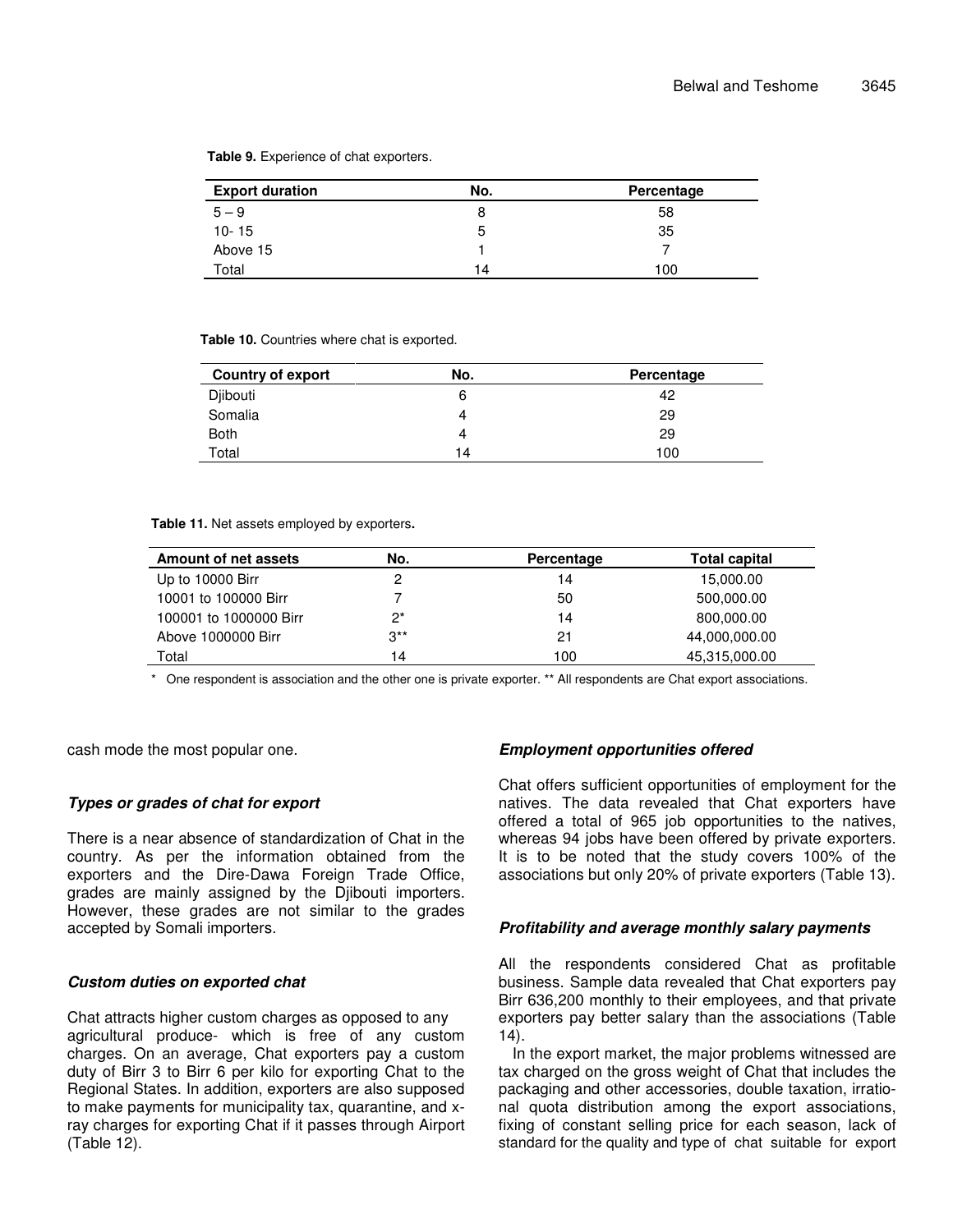**Table 12.** Tax collection from exported chat (Birr per kilo).

| Chat customs tax collection [Check Posts (Kellas)] | <b>Customs</b> | <b>Municipality</b> | Quarantine | X-ray charges |
|----------------------------------------------------|----------------|---------------------|------------|---------------|
| Aweday (For Djibouti, Mogadishu and Bosaso)        |                | 0.2                 | $N.A.*$    | N.A.          |
| Aweday for Hargesa Market                          |                | 0.2                 | N.A.       | N.A.          |
| Bedessa                                            |                | 0.2                 | N.A.       | N.A.          |
| Dire-Dawa Airport                                  |                | 0.7                 | 0.50       | 0.25          |
| Jijiga                                             |                | 0.2                 | N.A.       | N.A.          |

\* N.A. – Facility Not Available

**Table 13.** Number of workers in Chat export market.

| Type of exporter | No. of employees | Percentage |
|------------------|------------------|------------|
| Private exporter | 94               | 10         |
| Associations     | 871              | 90         |
| Total            | 965              | 100        |

**Table 14.** Average monthly salary of employees in Birr.

| Type of exporter | Total monthly salary | No. of employees | Average monthly salary |
|------------------|----------------------|------------------|------------------------|
| Private          | 94.200.00            | 94               | 1002.12                |
| Associations     | 542.000.00           | 871              | 622.27                 |
| Total            | 636,200.00           | 965              | 1624.39                |

export, absence of tax refund policy, and the monopoly power of the importer to reject the product, simply by mentioning a lack of quality. Furthermore, the exporters bear the losses of damage caused by any transportation problem, even a bad weather faced by airlines even after the acceptance of Chat by the importers' agent. Moreover, the government does not allow tax refunds for the expired product. Chat exporters do not get any export benefits as enjoyed by the exporters of other commodities.

It can be said that the internationalization of Chat has not gained from the external factors such as export promotion program. However, the conducive environment, demand for Chat, and support extended to the import of Chat in the importing countries could be some external factors for its internationalization. Discussion with exporters revealed that Chat export, primarily, is influenced by the differential advantages that the producers and exporters gain due to the uniqueness of product and the premium price it governs. Internationalization theory professed by Kuada (2006) applies much in case of Chat export that takes into account internationalization of firms initiated by activities of other firms within cross-border networks- which in some cases are embedded in the form of socio-cultural contexts.

Certainly, Chat attracts deeper social antagonism and anguish in its local consumption and sale. However, the

ground reality is that Chat-growing and trading are highly coveted by the farmers, currently, without any competition from rival crops. The cultivation and marketing of Chat has attained such levels which deter any move for its prohibition. Chat has not only become popular among the agrarian community but also has got deeply embedded in the socio-cultural fabric of the societies where it is commonly chewed. While liquor, tobacco and other products can be given recognition and support within the export policy on some pretext, treating Chat half-heartedly for export marketing does not seem logical to the exporters and farmers. Notwithstanding, Chat happens to be the second major export commodity. A major study on drug problems in Ethiopia admits that- paradoxically, as the production, marketing and export of Chat become more lucrative, Chat use seems to gain social respectability and it becomes more difficult for Governments to deal with the problem (Selassie and Gebre, 1996).

## **Policy implications**

Based on the above findings, the following possible recommendations could be made:

1. Government should either accept chat business or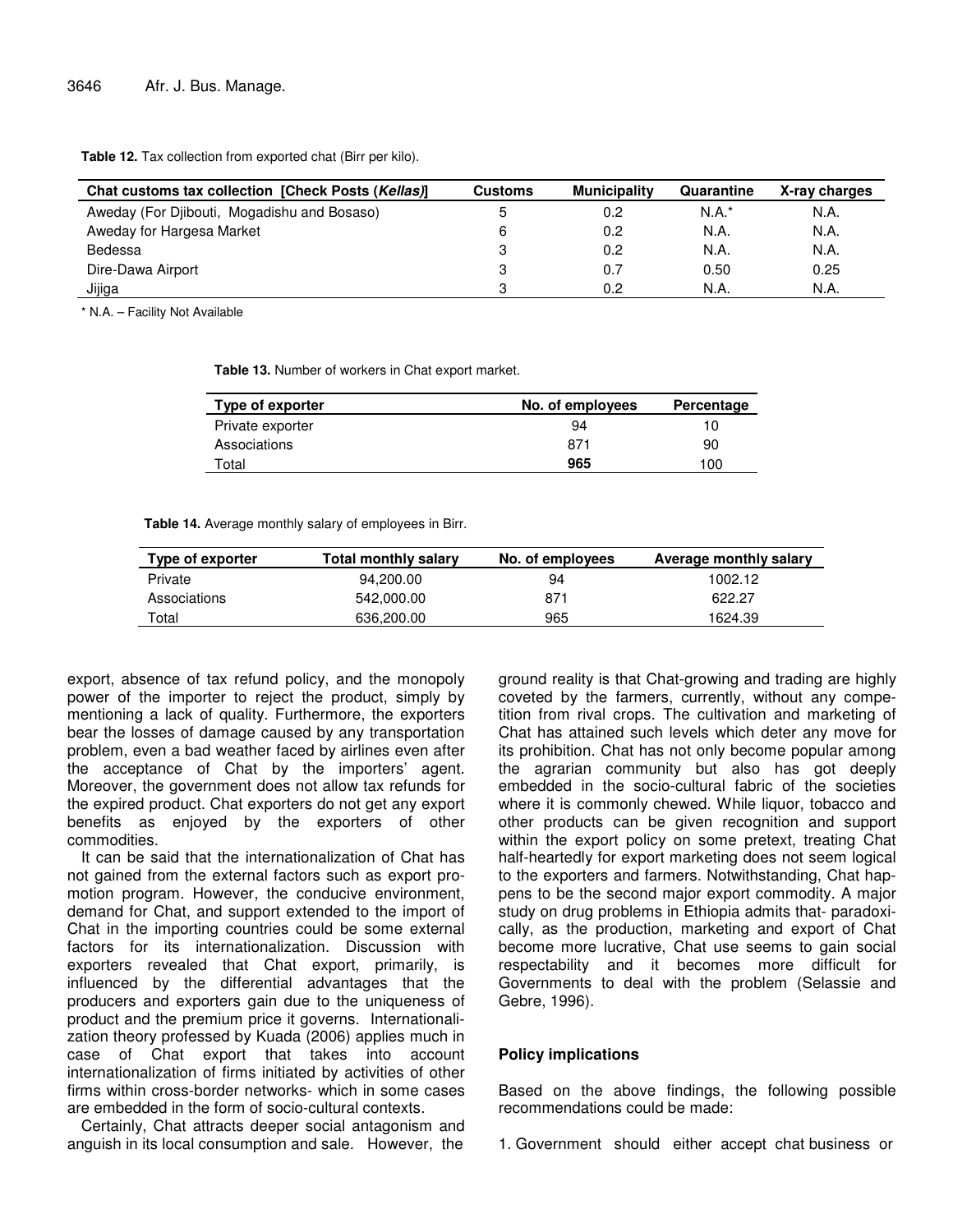ban it altogether. If it accepts it as a major contributor to livelihoods of people, it should use some of the tax revenue it generates to support this sector.

2. Selassie and Gebre (1996) observed that a lack of awareness on the part of law-makers and law enforcement officers of the seriousness of substance abuse seems to be a major cause of difficulties in dealing with the problem. Law enforcement officers may not clearly understand the law in this respect, and even with training it is unlikely that they can be more effective unless they are provided with adequate technical and logistical support. This needs due consideration.

3. In the meanwhile, efforts are needed to create public awareness on the consumption effects of chat for socially responsible marketing.

4. Policy makers need to assess the contribution of chat export in earning foreign currency, tax revenues and in creation of job opportunities. Accordingly, there is a need to revise the previous policies and think of some newer ones that either ban the marketing of chat or include chat in the list of commodities notified for sale through the organized markets.

If Ethiopian government decides to continue with chat export business:

1. The government needs to take some necessary steps to explore new markets in order to augment the foreign exchange earning.

2. The government needs to make specific policies pertaining to regulation of taxation that chat attracts in local or export markets.

3. There is a need to maintain proper information on international demands and price so as to plan the production and marketing of Chat for export.

4. So far, standards for chat are not established. Hence, government, together with marketing associations needs to develop standardized grades and packaging for Chat for better export prospects.

10. Proper storage techniques should be designed and developed so as to preserve the quality of chat for a longer shelf life.

5. Even though, fixing of constant selling price for chat has advantage of having better sales during the time of good harvest, the policy makers should consider and compare the costs and benefits of constant selling price with the price determined through market force.

6. Currently, the government tries to regulate the volume of chat export to Djibouti market by fixing quota for each chat export association. For government, fixing of quota for the major export item is not advantageous. Even if it assumes the importance of fixing quota, such decisions along with the process of fixing should be as objective and transparent as possible.

6. Policy makers should amend the taxing policy of chat. This is to say that chat should be taxed based on the net

weight of chat like other export agricultural products. Besides, the policy of tax refund should be introduced by the government by considering the amount of loss incurred by the Ethiopian chat exporters.

7. The government should introduce incentive schemes or packages for major chat exporters like it does for exporters of other commodities.

8. Exporters should start to purchase insurance coverage for chat in order to protect themselves from possible losses.

# **Conclusion**

Chat has got the status of cash crop in Ethiopia. It is one of the major sources of foreign exchange earnings to the Ethiopian Economy. Chat has a strong demand at local and overseas markets and is sold daily in both the markets. Chat accounts for certain collection of taxes by both regional and federal governments. This type of double taxation is not witnessed in any other commodities of trade. The Government collects large sum of foreign exchange earnings and revenues from taxes on export transactions and uses that in government's budgetary expenditures. Notwithstanding, the government does not provide any incentive to the exporters of Chat. Internationalization in Chat export is currently due to the external pull from the importing countries, their internal network, and the price that Chat governs there.

Recognizing the fact that Chat is sold largely by the unorganized sector and entails some social repercussions, the tax imposed on Chat is not so pronounced in the domestic market, which otherwise could offer the government an additional source of revenue. Not only taxation, Chat can be a good source of job opportunities for the locals, once recognized. Variety of Chat exists in Ethiopia and this offers various possibilities for its local and global branding. One can argue that although chewing Chat has a number of important psychological and physical sequel (Cox and Rampes, 2003), is it that harmful as the effects caused by poverty, unemployment, and HIV in Ethiopia.

Since Chat acquires second place in the list of export commodities, to impose a complete ban on the production and marketing of Chat may prove disastrous for the economy in the short run. A key constraint in dealing with Chat is the lack of information with which to base decisions. Economic, social and health related aspects of Chat chewing also need to be studied to make any policy on Chat. This makes the issue of Chat marketing full of controversies and needs a nationwide debate towards the determination of a national policy and strategy on its production, marketing and export.

#### **REFERENCES**

Al-Hebshi N, Skaug, N (2005). Khat (*Catha edulis*)—an updated review.